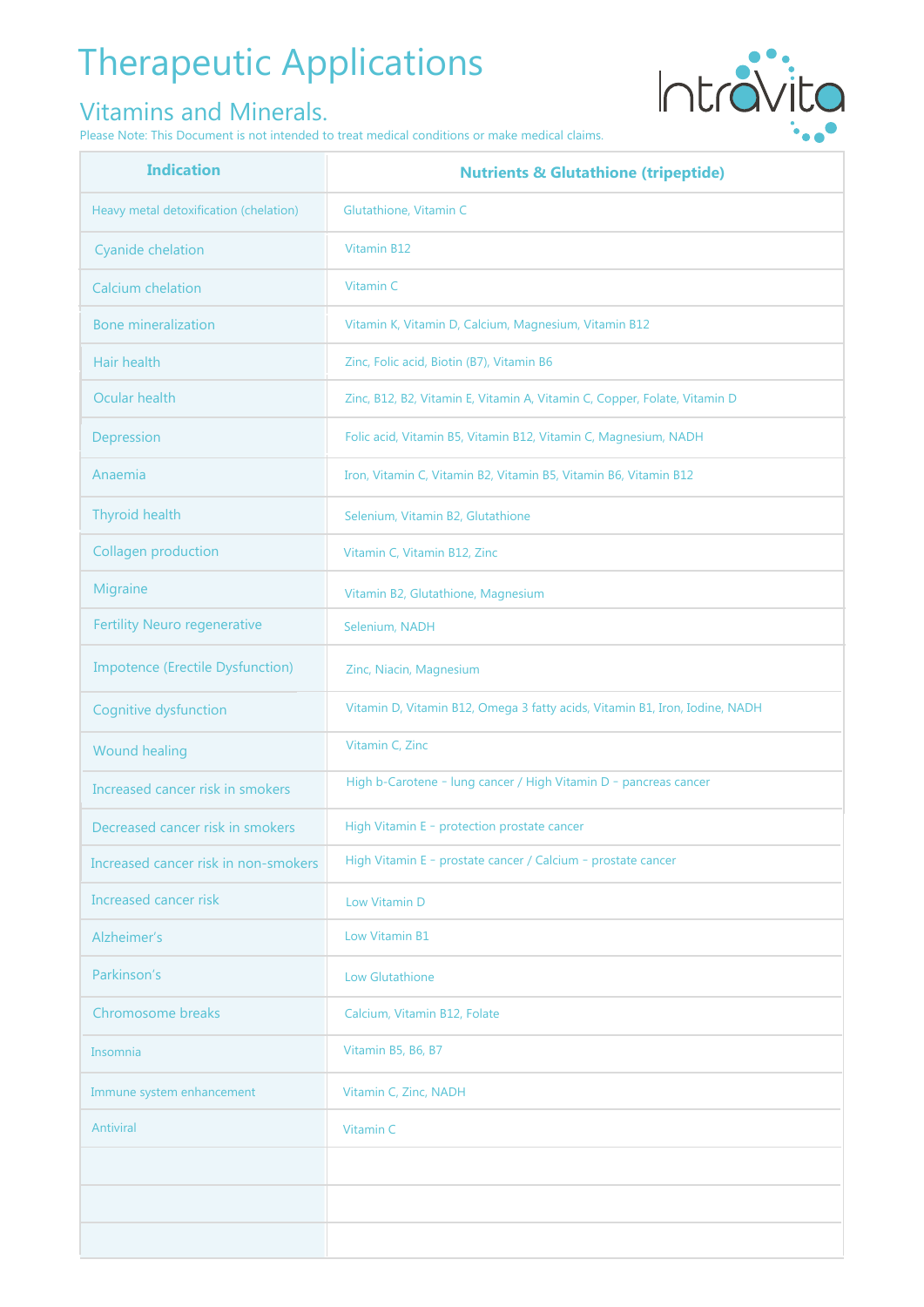

#### Amino Acids.

| <b>Indication</b>                                          | <b>Amino Acids &amp; Procainium</b>                                                               |
|------------------------------------------------------------|---------------------------------------------------------------------------------------------------|
| Heavy metal detoxification                                 | Cysteine, Glutathione, Methionine (sulfur containing amino acids)                                 |
| Anti-free radical activity                                 | Glutathione, Methionine, Alpha lipoic acid                                                        |
| Assist fatty acid metabolism                               | Carnitine, Methionine, Taurine                                                                    |
| Accelerate wound healing                                   | Arginine, Proline/hydroxyproline, Lysine                                                          |
| Anti-viral                                                 | Lysine                                                                                            |
| Thymus activity enhancement                                | Arginine, Threonine                                                                               |
| Improve Glucose Intolerance,<br>enhance insulin production | Arginine, Cysteine, Glutamic acid, Glycine, Taurine                                               |
| Enhance immune system                                      | Glutathione, Glutamine, arginine, Cysteine                                                        |
| <b>Rheumatoid arthritis</b>                                | <b>Histidine</b>                                                                                  |
| Osteoarthritis                                             | Methionine, Arginine                                                                              |
| Brain ammonia detoxification                               | Glutamic acid, Glutathione                                                                        |
| <b>Irradiation protection</b>                              | Cystine, Glutathione, Histidine                                                                   |
| Weight control & obesity, Alzheimer's                      | Carnitine, Methionine, Phenylalanine, Tryptophan, Valine, Carnitine, Choline.                     |
| Depression                                                 | Glutamine, Glutamic Acid, Phenylalanine, Tryptophan, Tyrosine, Methionine, Choline,<br>Threonine, |
| Infertility (boost sperm quality)                          | Arginine, Carnitine, Cysteine                                                                     |
| Impotence (erectile dysfunction)                           | Arginine & Pine Bark extract                                                                      |
| Insomnia                                                   | Tryptophan                                                                                        |
| <b>Epilepsy</b>                                            | Taurine (avoid glutamine, proline & aspartate)                                                    |
| Aging skin and soft tissue/wound healing                   | Glutathione, Proline/hydroxyproline & Vit C, Arginine, Lysine                                     |
| Aging in general                                           | Amino acid blend, Glutathione                                                                     |
| Cholestasis                                                | <b>Taurine</b>                                                                                    |
| <b>Circulatory disorders</b>                               | Carnitine, Taurine                                                                                |
| <b>Brain concentration</b>                                 | Glutamic acid derived from Glutamine, Procainium                                                  |
| <b>Behavioral problems</b>                                 | Glutamic acid, Taurine, Tryptophan, Threonine                                                     |
| Alcoholism/alcohol induced tissue damage                   | Cystine, Glutamine, Glutathione                                                                   |
| Peptic ulcer Post chemotherapy                             | Glutamic acid derived from Glutamine, Procainium                                                  |
| Lipid peroxidation                                         | Glutathione, Proline, Lysine, Carnitine                                                           |
| Hair health                                                | Cystine, Arginine, Methionine, Glycine                                                            |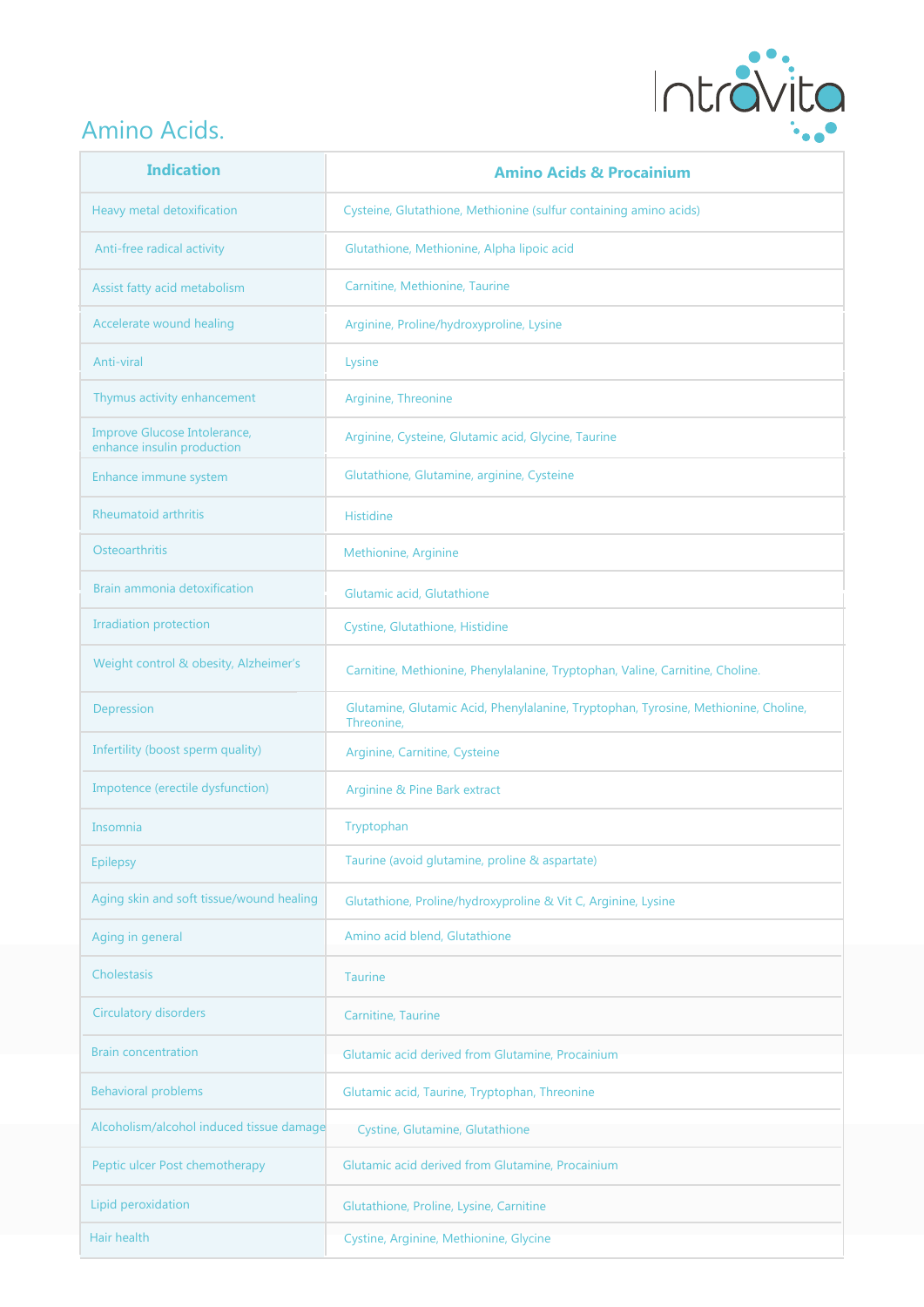

### Amino Acids (contiued).

| Myocardial infarction protection | Carnitine, Methionine, Taurine (spares K+)                              |
|----------------------------------|-------------------------------------------------------------------------|
| Pain control                     | Phenylalanine (as DLPA or d-Phenylalanine), Procainium                  |
| Chronic disease                  | Amino acid blend, Cysteine (required for B6 utilization), Phenylalanine |
| Anti-inflammation                | Glutamine, Glycine, Procainium                                          |
| Menopause                        | Arginine, Magnesium                                                     |
| Rectal disease                   | Arginine, Lysine                                                        |
| <b>Tinnitus</b>                  | Arginine, Procanium                                                     |
| Reduce cholesterol               | Arginine, Carnitine, Taurine                                            |
| Ocular health, Bone health       | Taurine, Lysine.                                                        |